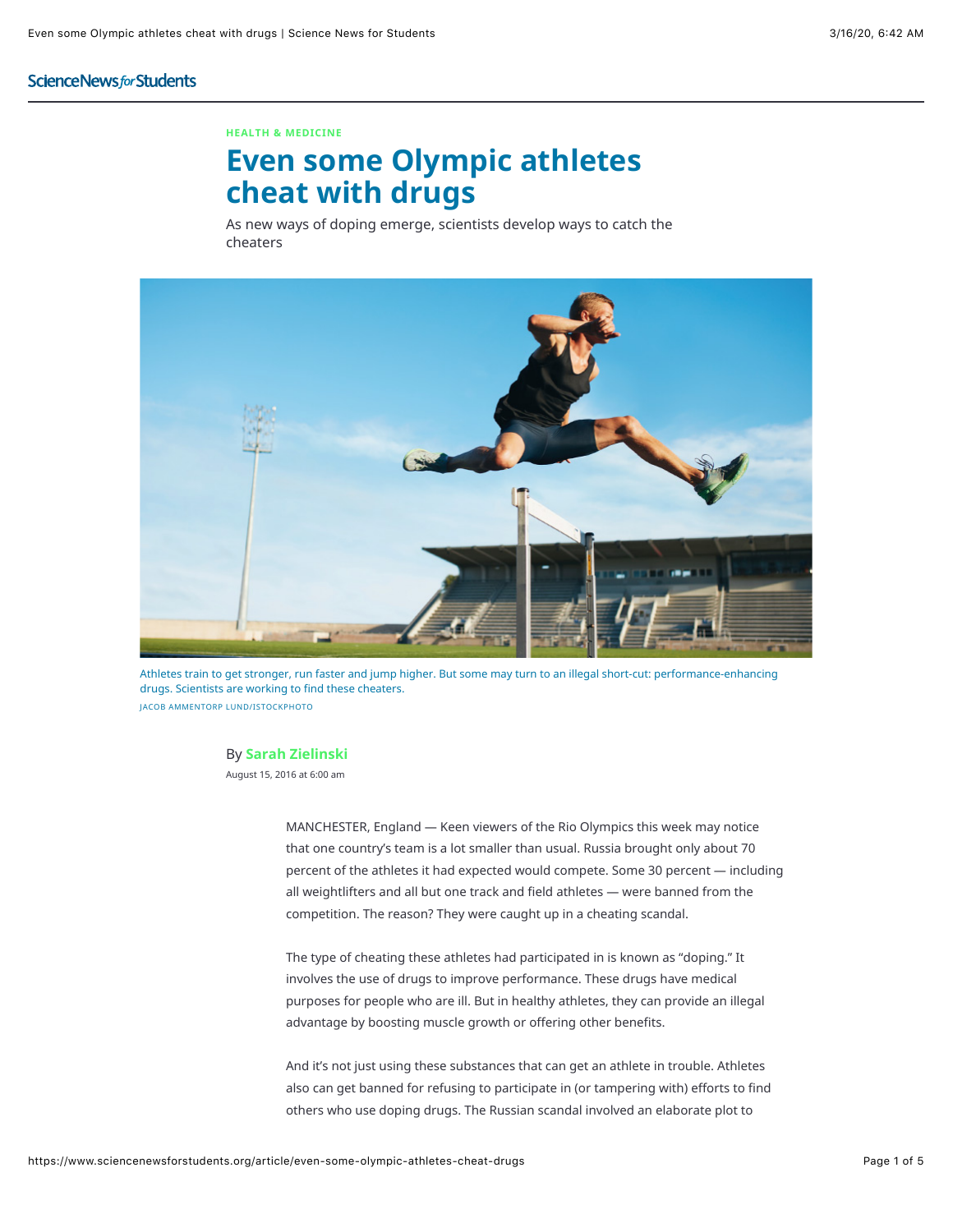interfere with these tests.

But as people have developed new ways to dope, so have scientists worked on ways to find them.

Malene Lindholm studies how genes affect people's athletic abilities. A scientist at the Karolinska Institute in Stockholm, Sweden, she spoke here on July 26 at the EuroScience Open Forum. "Doping is a constant battle," she warns, "especially in elite sports."

### A long history of doping in sports



Most athletes don't cheat through doping. But those who do, and are caught, face serious consequences. They can be banned from their sport. And their past wins may be erased. JACOB AMMENTORP LUND/ISTOCKPHOTO

Athletes have been trying to improve their performance with various substances since at least the time of the ancient Greeks. That's more than 2,000 years ago. Back

then, athletes took substances such as strychnine (STRIK-nyne), a poison, to run faster and fight better.

The modern era of doping, though, began in the middle of the 20th century. That's when some athletes began taking drugs called amphetamines (Am-FET-uh-meens). Soldiers in World War II took such drugs to overcome fatigue. They seemed to help athletes, too.

During that time, athletes also began taking anabolic steroids. These drugs mimic the human hormone testosterone (Tes-TOS-tur-ohn). In medicine, these drugs can offer useful benefits, such as stimulating appetite or regaining lost muscle. But healthy athletes figured out that they could also use the drugs to get bigger and stronger.

Such drug use can have deadly consequences, though. On August 26, 1960, Danish cyclist Knud Jensen died while competing at the Olympics in Rome, Italy. During his team's 100-kilometer (62-mile) time-trial race, he collapsed. During the fall he hit his head, fracturing his skull. An autopsy found traces of an amphetamine in his blood.

Afterward, Olympic officials began regularly testing athletes for banned drugs. That didn't stop people from doping. It did, however, make it a lot harder for them to get away with it. As new drugs and ways of doping emerged, officials banned these, too. And with each new development, scientists have figured out ways to scout out signs that an athlete has used these doping substances.

Arne Ljungqvist is a researcher in medicine and sports. He has spent decades on antidoping studies and today heads a private antidoping group in Sweden. Ljungqvist sees this work as a personal quest to keep Olympians honest. A former Olympian, he was a high jumper in the 1952 games in Helsinki, Finland. "Science has been used for the purpose of combating the evil of doping in sport," he says. "And it seems in vain. But I can tell you it's harder now than it used to be" to dope in sports.

Antidoping officials can even catch people who doped years ago. Because blood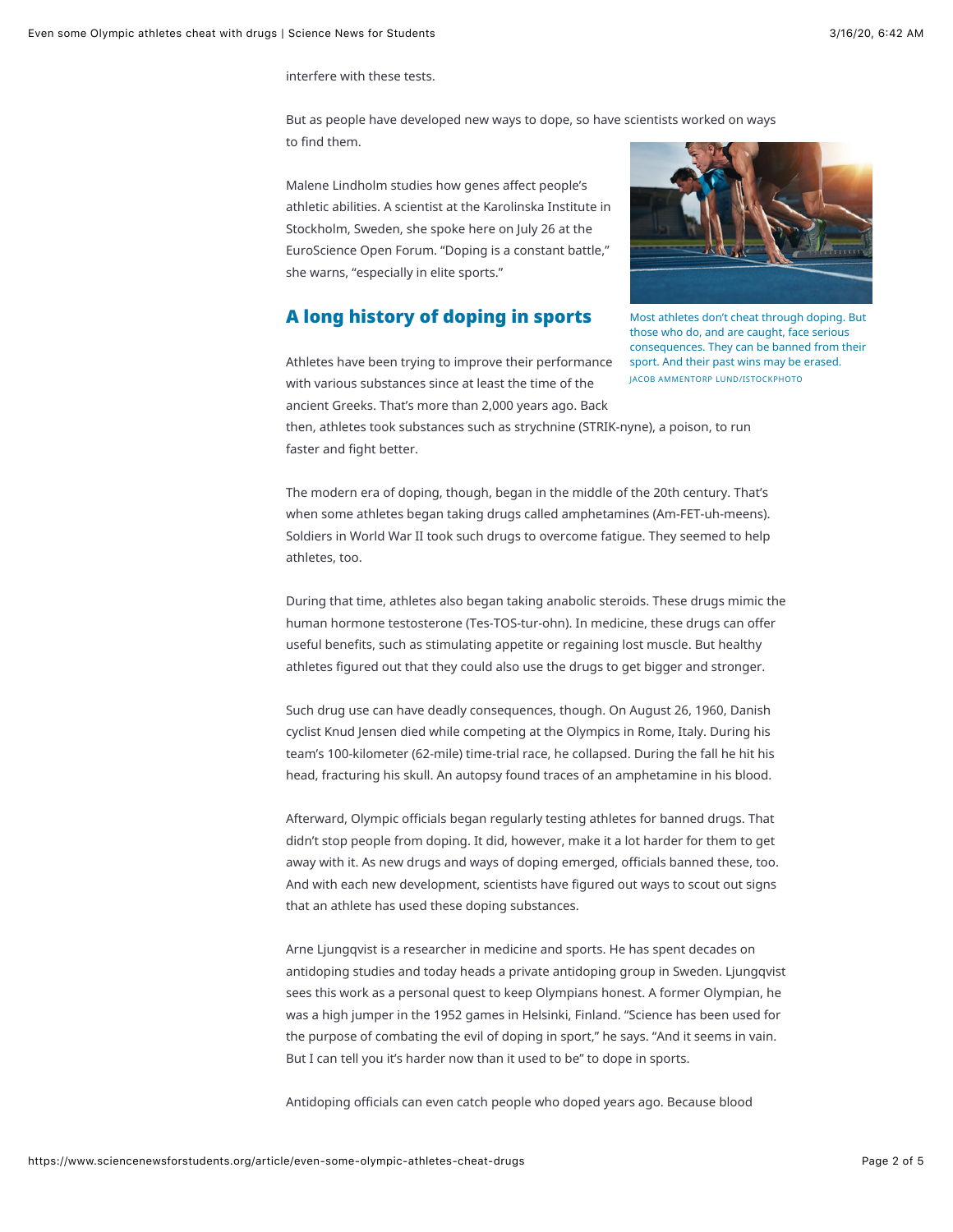samples are kept for years after an athlete competes, scientists can go back and test them when new methods emerge. Within the last year, for instance, officials went back and tested samples from the last two summer Olympics. These were the 2012 games in London, England, and the 2008 Olympics in Beijing, China. The new tests turned up evidence of doping among some athletes who originally had been deemed "clean" of drugs. Those athletes are now being disciplined. Some have had had to return their medals.

## New methods of doping



Cyclists participating in the 2012 Olympics in London, England. Scientists have retested blood samples taken from athletes in the London games and found that some athletes who originally tested "clean" of drugs actually had been doping. PABST\_ELL/ISTOCKPHOTO

At this year's Olympics in Rio de Janeiro, Brazil,

antidoping efforts have already caught three athletes. Their blood tests revealed that they had used banned or controlled substances. These athletes have now been expelled or suspended from this year's games.

But testing will not end when the 2016 games do. Some of the athletes' blood samples will be held for testing later. Scientists will be looking for signs of a new type of cheating: gene doping.

Carl Johan Sundberg studies human genetics and physical activity at the Karolinska Institute. "Gene doping mimics, or basically copies, what is done with gene therapy," he explains. It starts with a vector. This is the term biologists give to something that serves as a carrier. It could carry a disease or even something as small as a gene. In gene therapy, scientists typically use a virus as a vector to insert a gene into a patient. This is usually done to treat a genetic disease.



Scientists don't yet have evidence that athletes are gene doping. But they have a test for the method that they plan to try out. BERC/ISTOCKPHOTO

But researchers suspect that some unethical scientists may be helping athletes cheat. Those scientists may be

using the new technology to insert genes that could give those athletes a competitive advantage in their sport.

"We do not know whether it has been conducted or not," Sundberg says of gene doping. But scientists in Australia figured out a way to detect if an athlete is gene doping. So now officials are hoping to use that test on an Olympian's blood in the near future.

They'll be looking for signs of a gene inserted to help the body make more of a protein called EPO. It's short for erythropoietin (Eh-REETH-roh-POY-eh-tun). This is the substance that famed Tours de France winner Lance Armstrong was caught using before he was banned from the sport of cycling (and stripped of his seven wins). EPO injections will boost the body's production of red blood cells. That can improve the amount of oxygen that can be delivered to cells. The end result can be an improved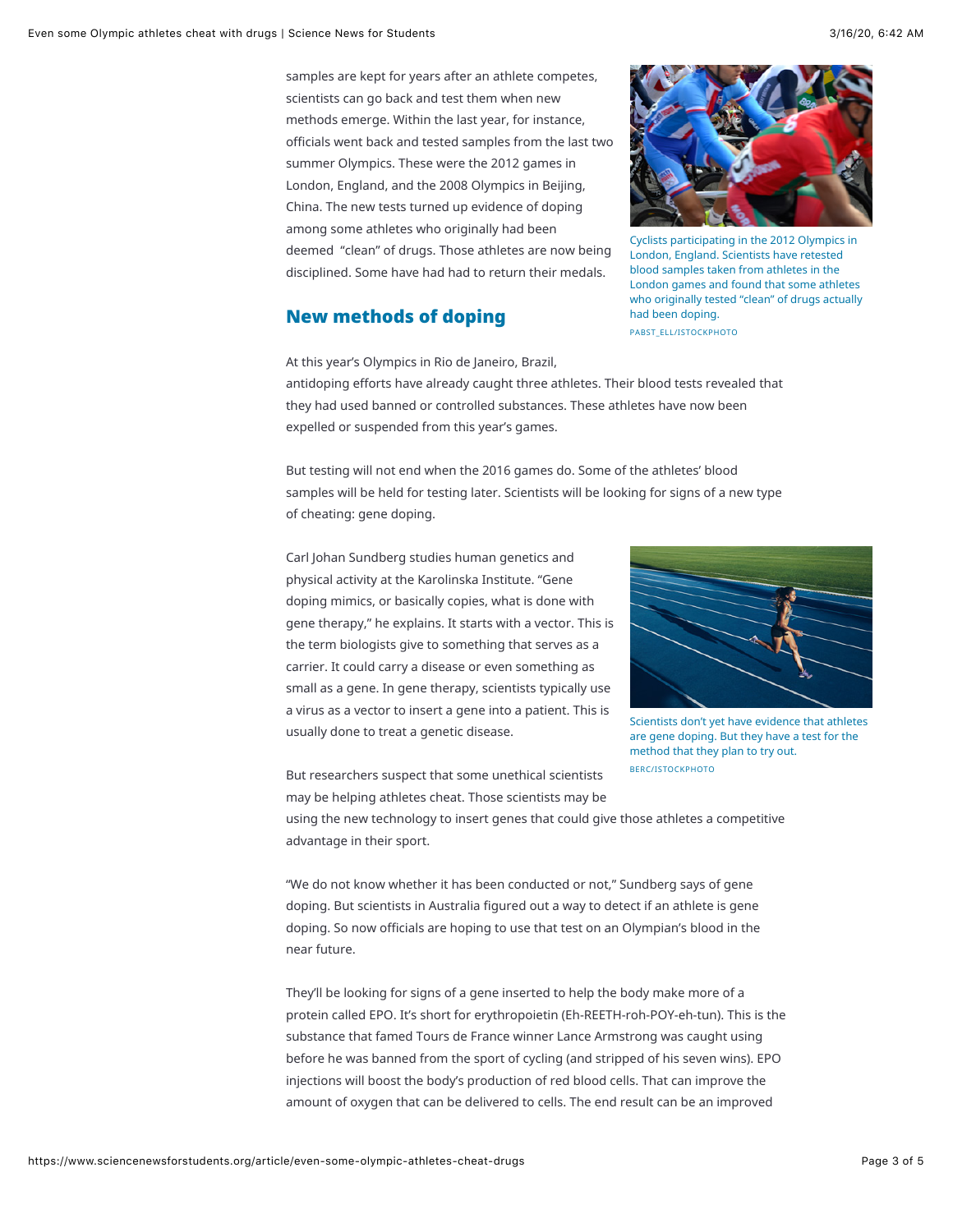fitness and endurance.

The new test will scan for two things. One is the virus used to ferry the EPO gene into an athlete's body. And the other is the EPO gene itself. A person's own EPO gene has *introns*. These are extra bits of DNA that are cut out when a cell translates a gene to make the EPO protein. But an inserted gene would likely lack those introns. So their absence could signal gene doping.

Doping is frowned upon because it is cheating. And to Mike McNamee, "It all comes back to the question of why we value sports."

McNamee studies sports *ethics* at Swansea University in Wales. To create a sport, "we design rules in order to make simple activities really difficult," he says. Swimming in a pool isn't that hard, for instance. But the rules of swimming as a sport limit the kinds of arm movement or kicking style a person can use. Such rules turn the activity into a sport. Using substances to overcome some of those difficulties makes such competitions pointless, he argues.



Using the butterfly stroke is not the fastest or most natural way to swim in the pool. But rules that require its use for some events are one of the things that turn swimming from an activity into a sport.

LEEANNWHITE/ISTOCKPHOTO

But doping is also a matter of health and safety. Gene doping also could bring great risks, says Sundberg. Inserting a gene might cause cancer. Or it might trigger a deadly reaction by the body's immune system. It might even thicken the blood to the point that an athlete risks developing a *stroke*. "And because you have introduced the material and cannot retract it," he says, "you're stuck with it."

Sundberg worries that other technologies being developed could be used in similar ways, with their own risks. Cell therapy — such as bone marrow or skin transplants have helped many people. But it could be used for doping purposes, too, in hopes of making muscle or the heart stronger, he says.

Researchers are also developing gene-editing treatments that use a technology called CRISPR-Cas9. It's still early days in CRISPR studies. Researchers are looking at how to make it safe and effective. But in time, it "may be used in doping as well," Sundberg says. "This is a bit of science fiction — but not really."

## Doping outside of sports

Athletes aren't the only people doping. "We face another danger," worries Ljungqvist: "the use of doping substances by mainly young people." He argues that "this is a rising public health issue around the world."

No one knows how many non-athletes are using medicines in this way. It is thought that it is mostly teenage boys "who want to be bigger and stronger — ripped and looking like their favorite Hollywood actor," says McNamee. "But it's also policemen,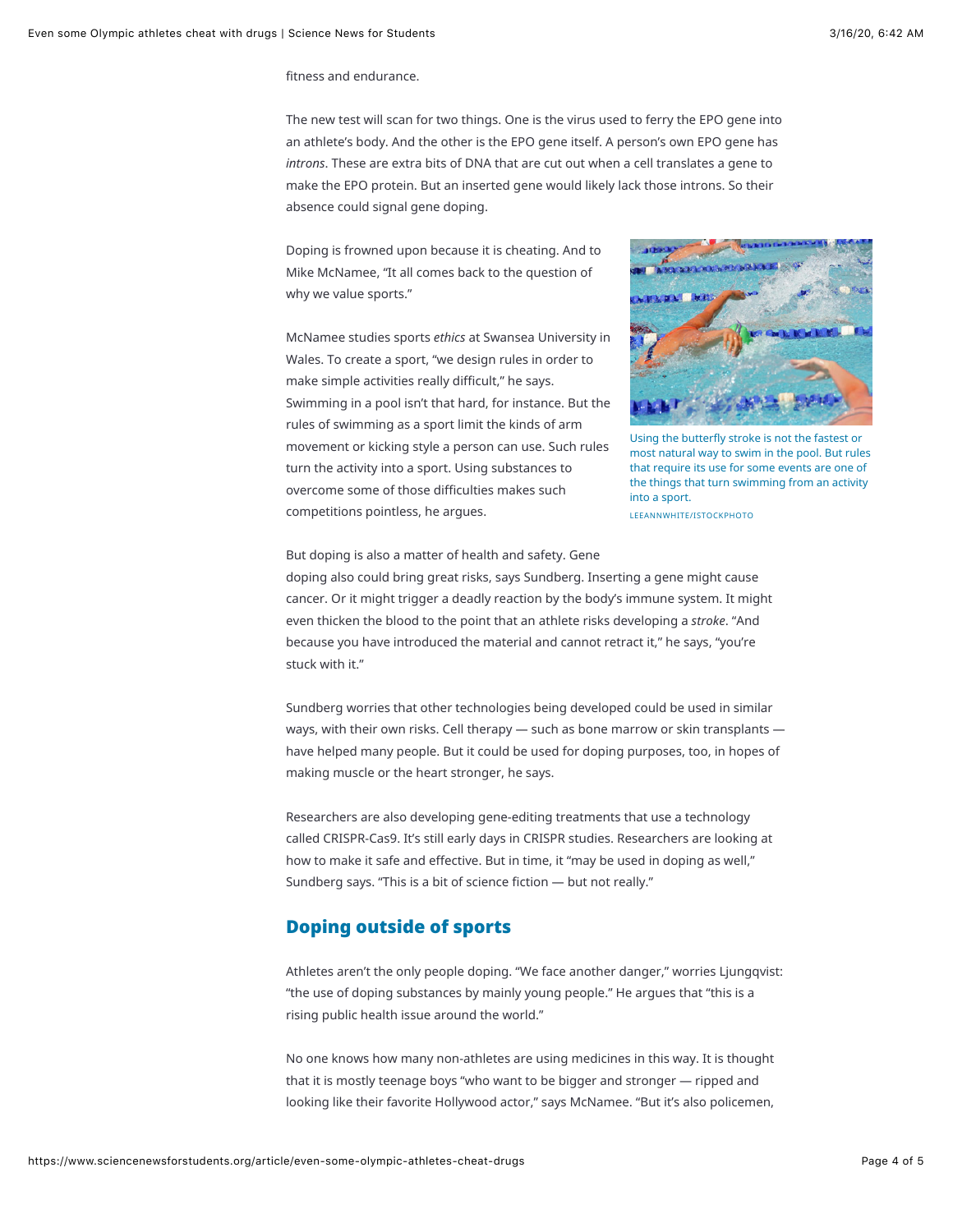firefighters, security guards, bouncers on the doors." There may be lots of other groups, as well, that have their own reasons for abusing substances in a way similar to that of elite athletes, he says.

Such doping brings real dangers. Studies and investigations have repeatedly shown that some food-*supplement* makers have sold products with hidden ingredients. These range from illegal drugs to chemicals that have never been tested in people. And these supplements can make people ill. One study published last year, for instance, found that each year supplements send thousands of people, including many teens, to U.S. hospitals.





Even people who are not elite athletes may use doping substances as a faster way to get impressive looking muscles. MILAN MARKOVIC/ISTOCKPHOTO

### **NGSS:** MS-LS1-5

#### **CITATIONS**

Meeting: H. Geyer et al. Doping in elite sports and beyond. EuroScience Open Forum 2016. July 26, 2016. Manchester, England.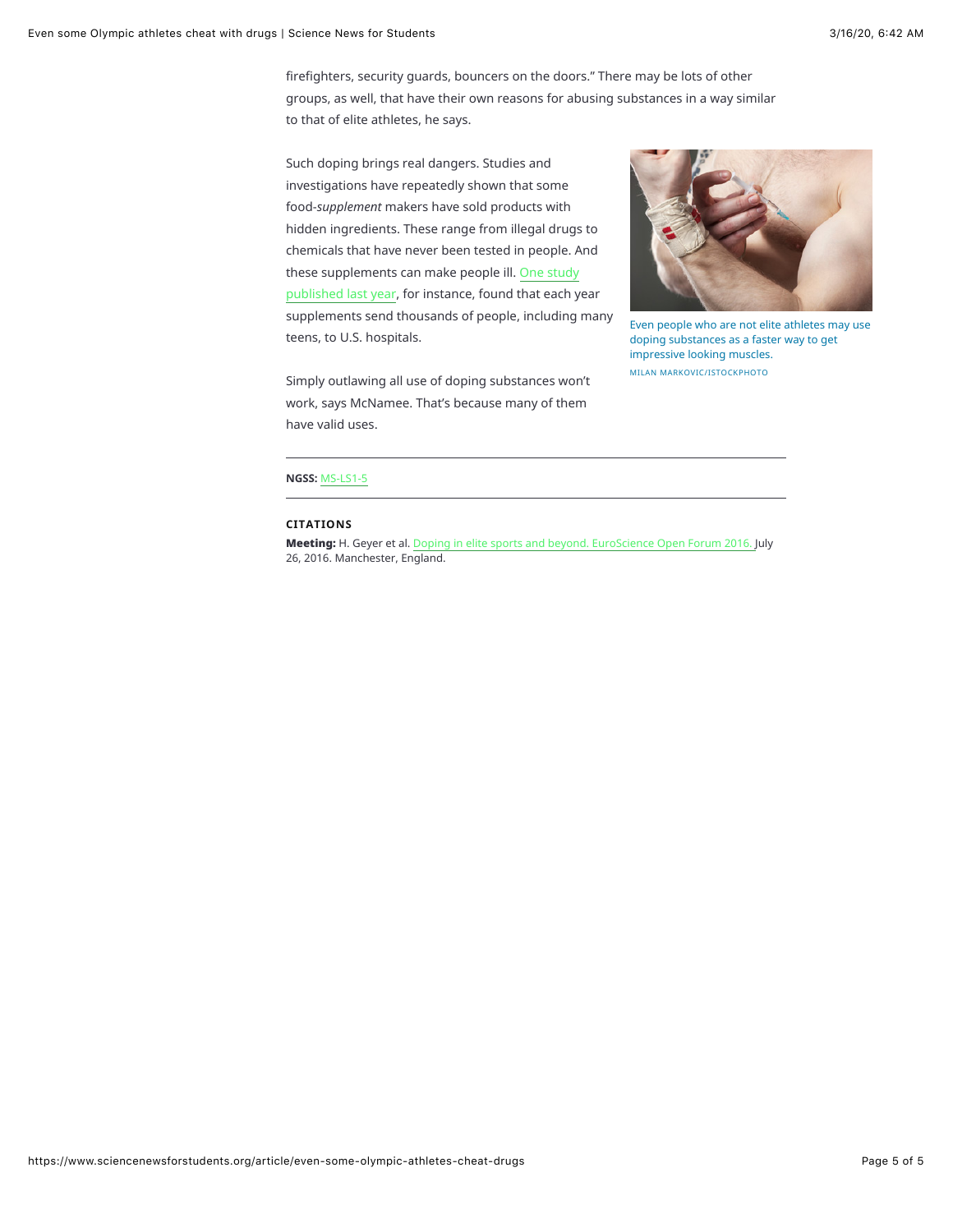## ScienceNewsforStudents

### **CLASSROOM QUESTIONS**

# **Questions for 'Even some Olympic athletes cheat with drugs'**



Most athletes don't cheat through doping. But those who do, and are caught, face serious consequences. They can be banned from their sport. And their past wins may be erased. JACOB AMMENTORP LUND/ISTOCKPHOTO

#### By **Science News for Students**

August 15, 2016 at 8:19 am

# **SCIENCE**

## **Before Reading:**

- 1. What is "doping" in sports and why is it banned?
- 2. What motivates some athletes to cheat in this way?

## **During Reading:**

1. How many of Russia's athletes who qualified for the Olympics on the basis of their sports achievements actually went to the 2016 Rio games?